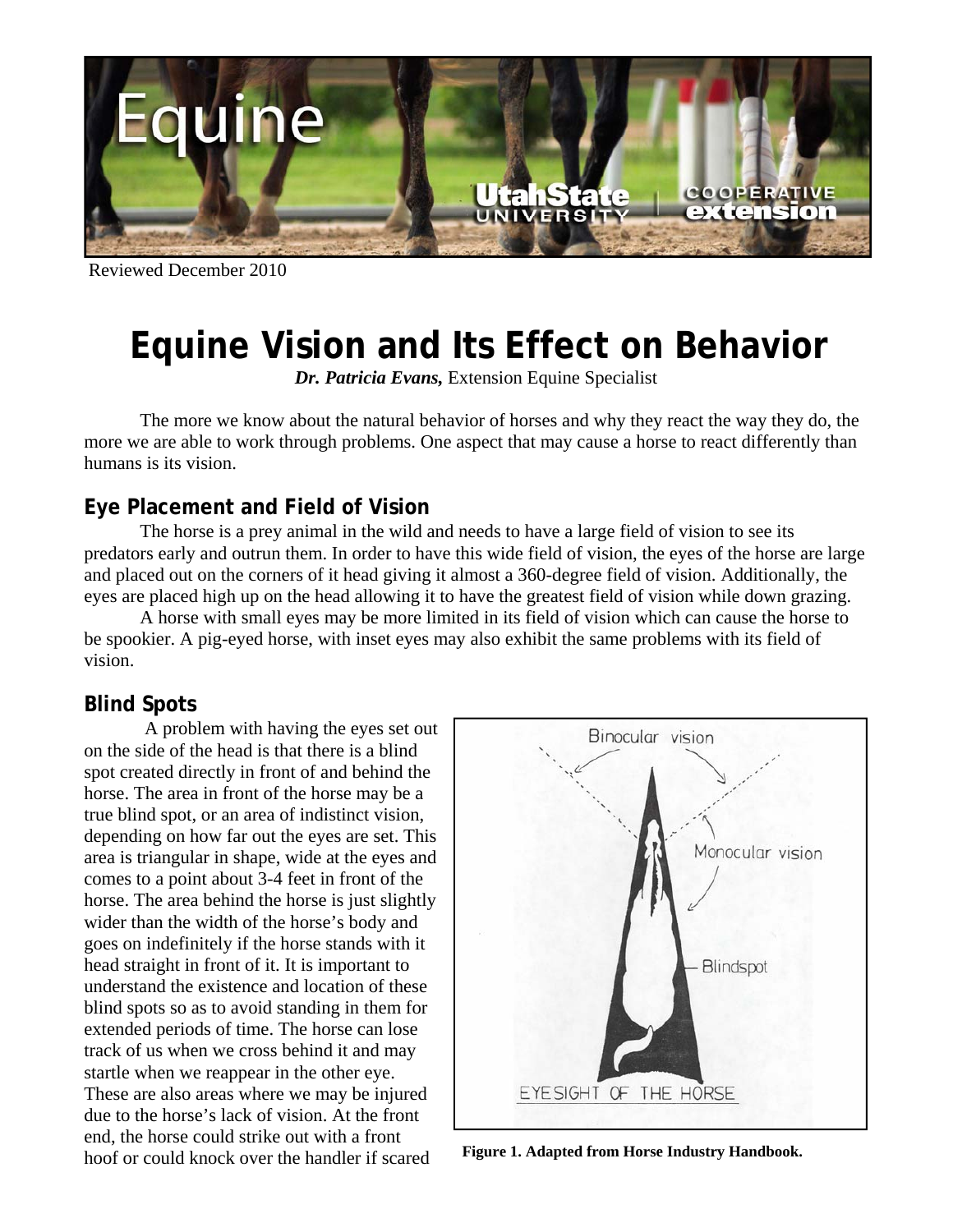from behind as it jumps or runs forward. At the hind end we need to be more concerned with the horse's ability to kick with one or both hind legs, having potential to do great harm. We should always make sure to approach the horse in areas of clear vision; one such area is the shoulder. Here the horse can see us and also we are not in the path of the front or hind hooves. Always speak to a horse when approaching it so as not to surprise it with a touch if it is dozing.

### **Regions of the Eye**

 Another aspect of the horse's vision that is different from ours is different areas of the eye for distinct and less distinct vision. One such area is the horizontal strip in the center of the eye which has a high number of ganglion allowing for a more distinct vision. The area outside of this strip is where motion is detected to alert the horse. The horse will then bring the object into the distinct area to determine if the object is something that should cause flight. To bring the object into clearer vision the horse will usually lift, lower, or tip its head to make use of the strip in its eye. The horse also only has two types of cones which allow some color vision. While further research needs to be performed, present data shows that horses can distinguish between blue and red but the horse might have difficulty with green and yellow (Timney & Macuda, 2001). They also have a large number of rods, more than humans, which allow superior night vision, a benefit in the wild.

# **Types of Vision**

 Horses also differ in how they see objects by having the ability to see with each eye (monocular vision) independently so they may see what is happening on each side of their body. This vision is flat visions unlike the three-dimensional vision humans have. It is used more for identifying movement at far distances. The horse's eyes "have an incredible ability to detect motion. The horse can see a small bird flutter in a tree across a canyon. Movement may mean danger and danger, of course, means move the other way at top speed" (Miller, 1999, p. 25). Horses also have the ability to view in front with both eyes (binocular vision) which gives three-dimensional vision with depth perception. If we understand this aspect of a horse's vision, we will allow the horse to view new objects in a more comfortable manner. Usually the horse will want to put its nose down to view and touch something that it will walk over. This allows the horse to use the binocular vision with better depth perception (McGreevy, 2004). If something scares the horse from behind it usually will jump forward and spin around so that it can use binocular vision. The horse cannot use both monocular and binocular visions at the same time, but must switch from one type to another by position of the eyes and head.

### **Head Position and Its Effect on Vision**

 The position of the horse's head can enhance or inhibit the horse's vision. A horse uses binocular vision very well when its head is extended and it looking past its nose. If we confine the horse's head in a position where the nose is behind the vertical, forward vision is inhibited, not allowing the horse to see where it is going (Figure 2). This can create a dangerous situation when riding as we approach an obstacle, jump, or unlevel ground.